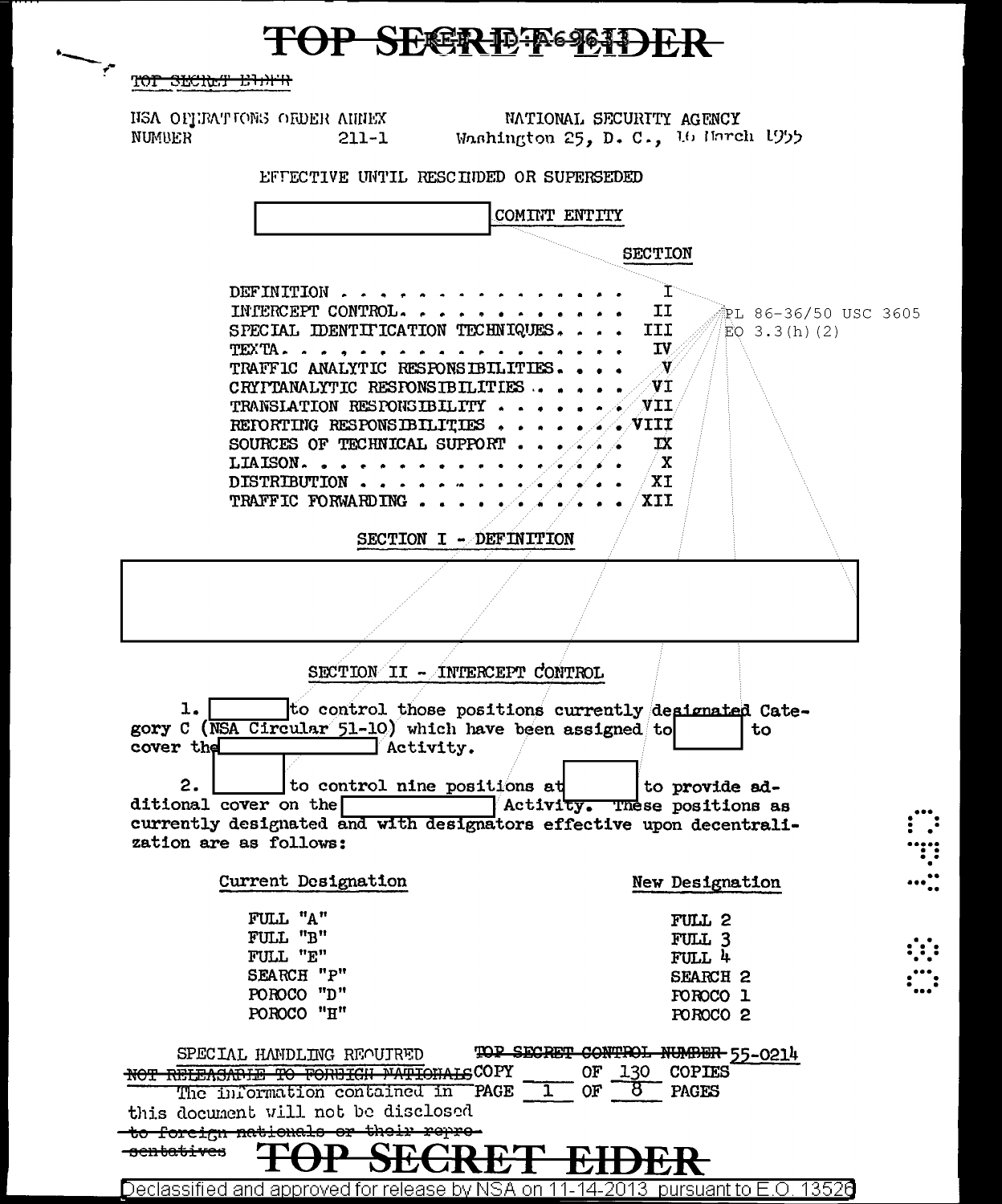### **P SEFR FETA STOP**

TOP SECRET EIDER

NSA OPERATIONS ORDER ANNEX NO. 211-1

POROCO "M"

POROCO "R"

POROCO "T"

16 March 1955

POROCO<sub>3</sub>

POROCO 4

POROCO<sub>5</sub>

3. In exercising control over these positions it is necessary that consider the National Security Agency (NSA) requirement for receipt of all encrypted material passed on the cases listed below. Changes to this list will be forwarded to through technical channels.

\*PL 86-36/50 USC 3605 EO  $3.3(h)$  (2) On those positions assigned to control as Category C posi-

tions will provide NSA with the following:

a. Notification of changes in assignment by electrical means in a separate intercept coverage series.

b. A monthly recapitulation of intercept assignments by courier to NSA within 5 working days after the end of the month.

5. NSA is responsible for adjustments in the total number of positions to be assigned to each category (NSA Circular 51-10). will keep NSA informed of changes in the number of positions manned.

SECTION III - SPECIAL IDENTIFICATION TECHNIQUES

is responsible for operational control of equipments installed at is to be responsive to NSA requirements for application of Special Identification Techniques.

SECTION IV - TEXTA

1. NSA will continue to be the authoritative source for TEXTA on all  $\Box$ Activity and will publish and distribute the official TEXTA cards based on consideration of the information received from

TOP SECRET CONTROL NUMBER 55-0214

OF 130 COPIES COPY  $\overline{2}$ **PAGE** 

# SECRET EIDER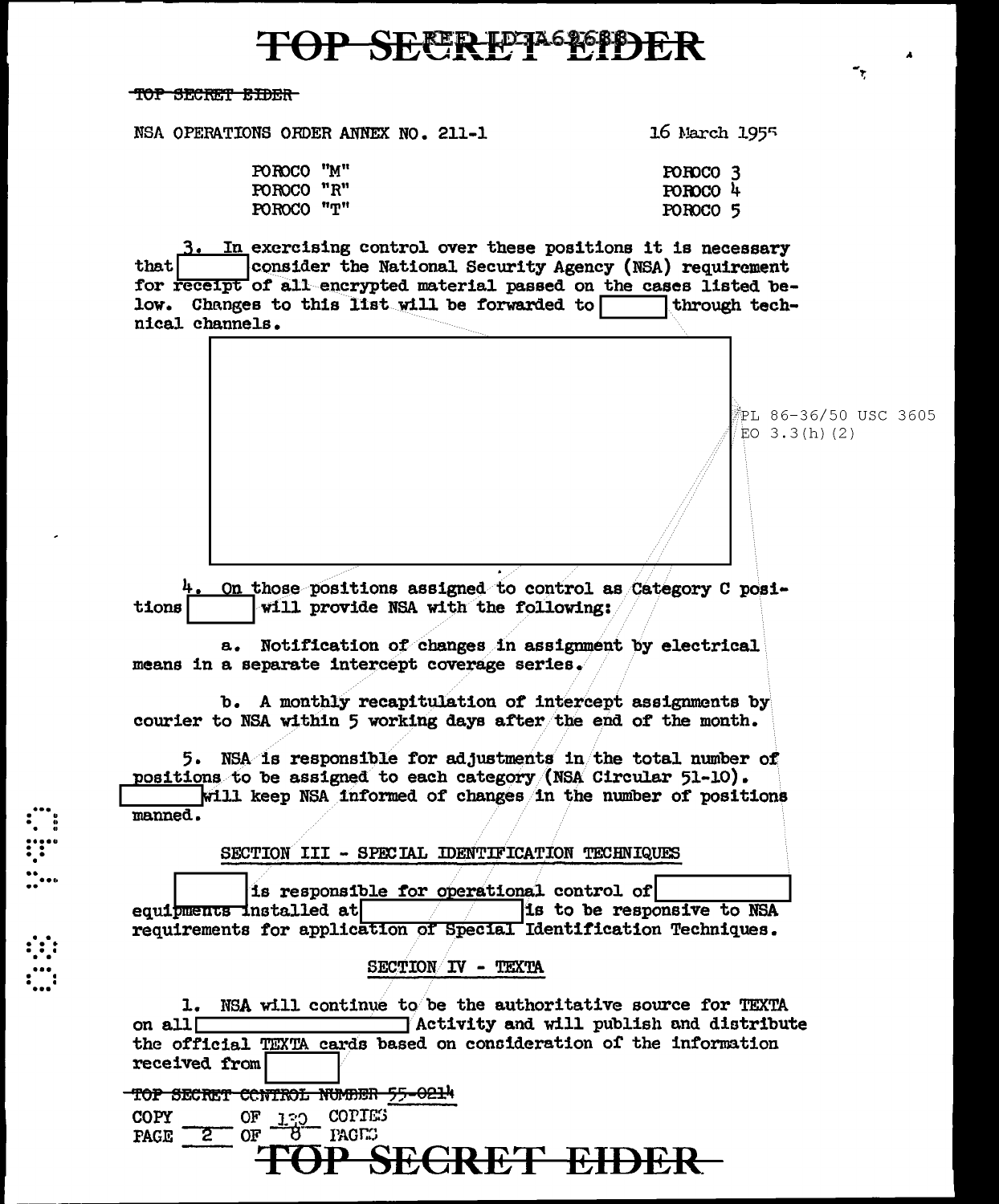#### **P SECREET ACTE**

<del>TOP SENET I</del>

 $\lambda$ 

NSA OPLEAIGES ORDER ANNEW NO. 211-1

16 Ferch 1955

are

∷:

TIATA information which reviewed exclored at will be  $2.$ forwarded electrically to NSA and as suggested TEXTA.

SECTION V - TRAFFIC ANALYTIC RESPONSIBILITIES

1. It is the responsibility of to perform traffic analyais as required for the following purposes:

> $a<sub>1</sub>$ Intercept control.

b. Provide technical support to the local cryptanalytic effort.

c. Permit accomplishment of the COMINT technical reports required by NSA (see paragraphs la and ld. Section VIII).

d. Permit accomplishment of the COMINT end-product reports as required (see paragraphs 2a and 2d. Section VIII).

2. NSA will continue to perform such traffic analytic tasks as required to provide technical support and to insure full integration of COMINT information from all areas as may concern the

COMINI ENCITY. PL 86-36/50 USC 3605 EO  $3.3(h)(2)$ SECTION VI - CRYPTANALYTIC RESPONSIBILITIES

1. NSA is responsible for the determination of those cryptographic systems to be processed by . Normally, NSA will make this determination by applying the following key and assigning those systems falling in States of Solution 3 through 5.

0 - Little or nothing known of cryptographic elements.

- 1 Basic type of crypto-system determined.
- 2 System partially solved but no messages yet readable.
- $3$  Less than 50% of all messages in the system readable to the extent of producing some intelligence.
- $4$  Over 50% of all messages in the system readable to the extent of producing some intelligence.
- 5 Readability essentially complete.

2. Initially, the cryptanalytic responsibilities of as follows:

and Signal Intelligence will perform normal cryptanalytic functions on trafsystems. fic available in the theater and will forward key and code recoveries regularly by electrical means to NSA. NSA will retain responsibility for coordination with both U.S. and non-U.S. centers processing this material in other areas. щ.

|                  |        |        |           | TOP SECRET CONTROL NUMBER 55-02 |  |
|------------------|--------|--------|-----------|---------------------------------|--|
|                  | COPY - |        |           | OF 130 COPIES                   |  |
|                  |        | PAGE 3 | $OF \t B$ | <b>PAGES</b>                    |  |
| TOP SECRET EIDER |        |        |           |                                 |  |
|                  |        |        |           |                                 |  |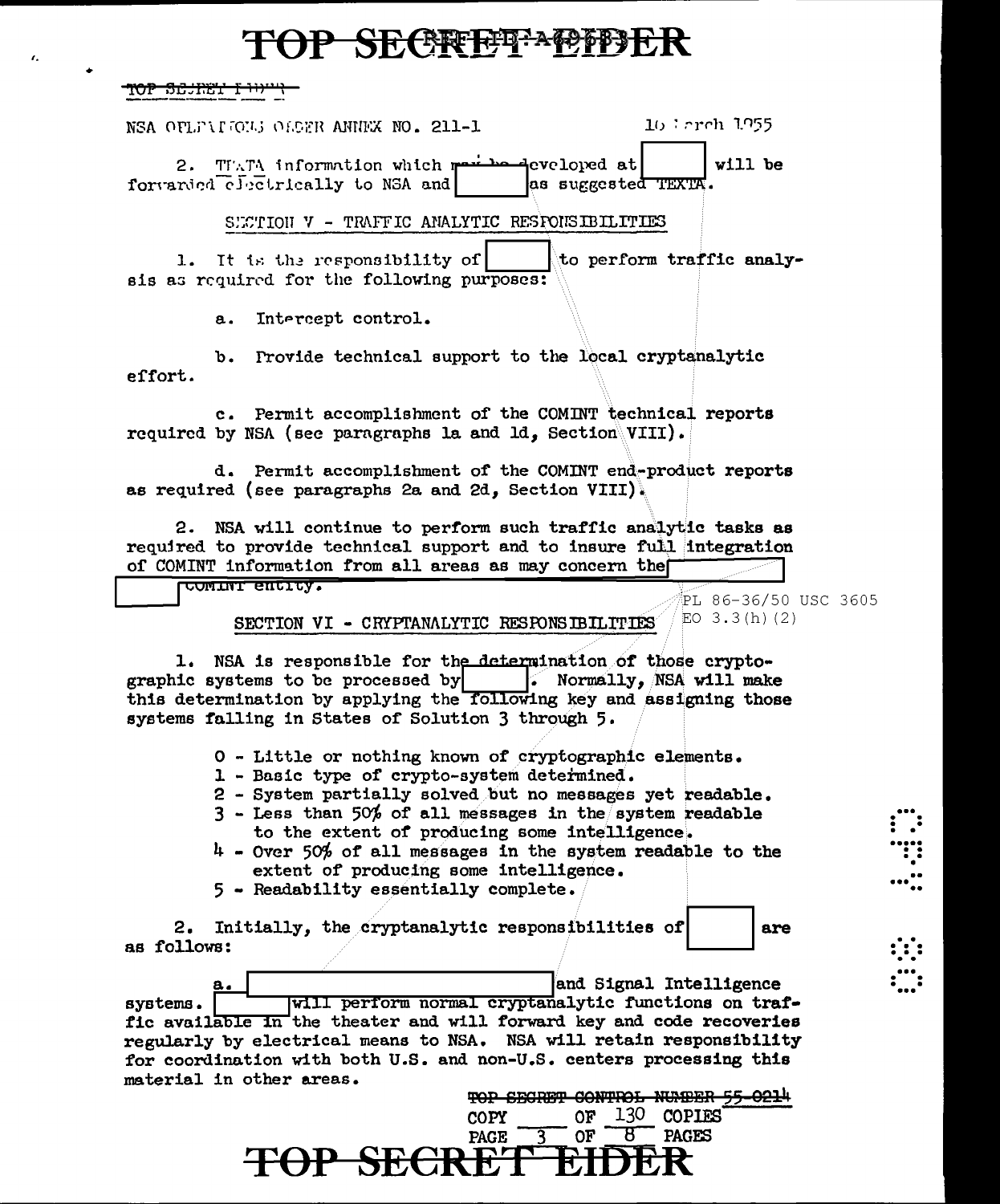# TOP SECRET LIDER

 $\mathbf{A}$ 

 $\sim$ 

#### <del>רגאנותו יואוגאמו. סמי</del>

 $\frac{1}{1}$ 

| UCA OPERATIONS ORDER AINEX 211-1                                                                                                                                                                                                                                                                                                                                             | 16 March 1955                                                                  |
|------------------------------------------------------------------------------------------------------------------------------------------------------------------------------------------------------------------------------------------------------------------------------------------------------------------------------------------------------------------------------|--------------------------------------------------------------------------------|
| will be responsible for current key re-<br>ъ.<br>covery and for distribution of keys by means acceptable to<br>will forward to NSA by electrical means nil current<br>ond<br>information on key generation and suggestions for code recommens.<br>with monthly key recoveries and will port. Ily distri-<br>vill supply<br>bute liats of coac recoveries to USN units and to | <b>IIBA</b>                                                                    |
| c.<br>in this system, forwarding resultant recoveries to NSA and the 6920th<br>Security Wing.<br>will notify ISA by message, with appropriate precedence.<br>٩.<br>of all changes in encryption. When a system changes to State of Solution<br>2 or below (initially determined by<br>forwarding the raw traffic to NSA by clectrical means. NSA will advise                 | may perform key recovery on avsilable traffic<br><b>will immediately begin</b> |
| when this electrical forwarding may be discontinued.                                                                                                                                                                                                                                                                                                                         |                                                                                |
| system short titles will be assigned by<br>4.<br>Termorary<br>forwarded to With in accordance with NSA Circular 52-1.                                                                                                                                                                                                                                                        | and                                                                            |
| is responsible for submitting monthly cryptonalytic status<br>5.<br>reports (NSA Circular 52-17) recapitulating the status of all systems<br>which bave been assigned to the station. NSA will issue monthly crypt-<br>analytic status reports as necessary on systems in States of Solution O,<br>1 and 2.<br>SECTION VII - TRANSLATION RESPONSIBILITY                      | PL 86-36/50 USC 3605<br>$EQ = 3(h) (2)$                                        |
| is to continue to include translations made from                                                                                                                                                                                                                                                                                                                             | and                                                                            |
| Intercept and from Soviet<br>all messages which relate to<br>of arcas closed to navigation, etc.). Translations of the relevant<br>activity should continue to be forwarded in the<br>Summary and, when required, as part of the COMINT reports prepared<br>by                                                                                                               | <b>activity of</b><br>[ Activity (e.g. indications                             |
| 2. To prepare translations of decrypts derived from the cryptanalytic                                                                                                                                                                                                                                                                                                        |                                                                                |
| function assigned in Section VI.                                                                                                                                                                                                                                                                                                                                             |                                                                                |
| SECTION VIII - KEPORTIKG RESPONSIBILITIES                                                                                                                                                                                                                                                                                                                                    |                                                                                |
| 1. Technical Reports -<br>CONNET reports:                                                                                                                                                                                                                                                                                                                                    | will prepare the following technical                                           |
| Intercept coverage series. (See paragraph 2.a, Section II.)                                                                                                                                                                                                                                                                                                                  |                                                                                |
| b. TATA dispatch series. This series will contain suggested<br>new notations, accadents, etc. Other items pertaining to TEXTA matters.                                                                                                                                                                                                                                       |                                                                                |
| 40P SYCHER CONTROL HURTHER 53-0214<br>COPY<br><b>CONTRJ</b><br>130<br>10<br>17.0 03<br>PAGE 1<br>'اد ،                                                                                                                                                                                                                                                                       |                                                                                |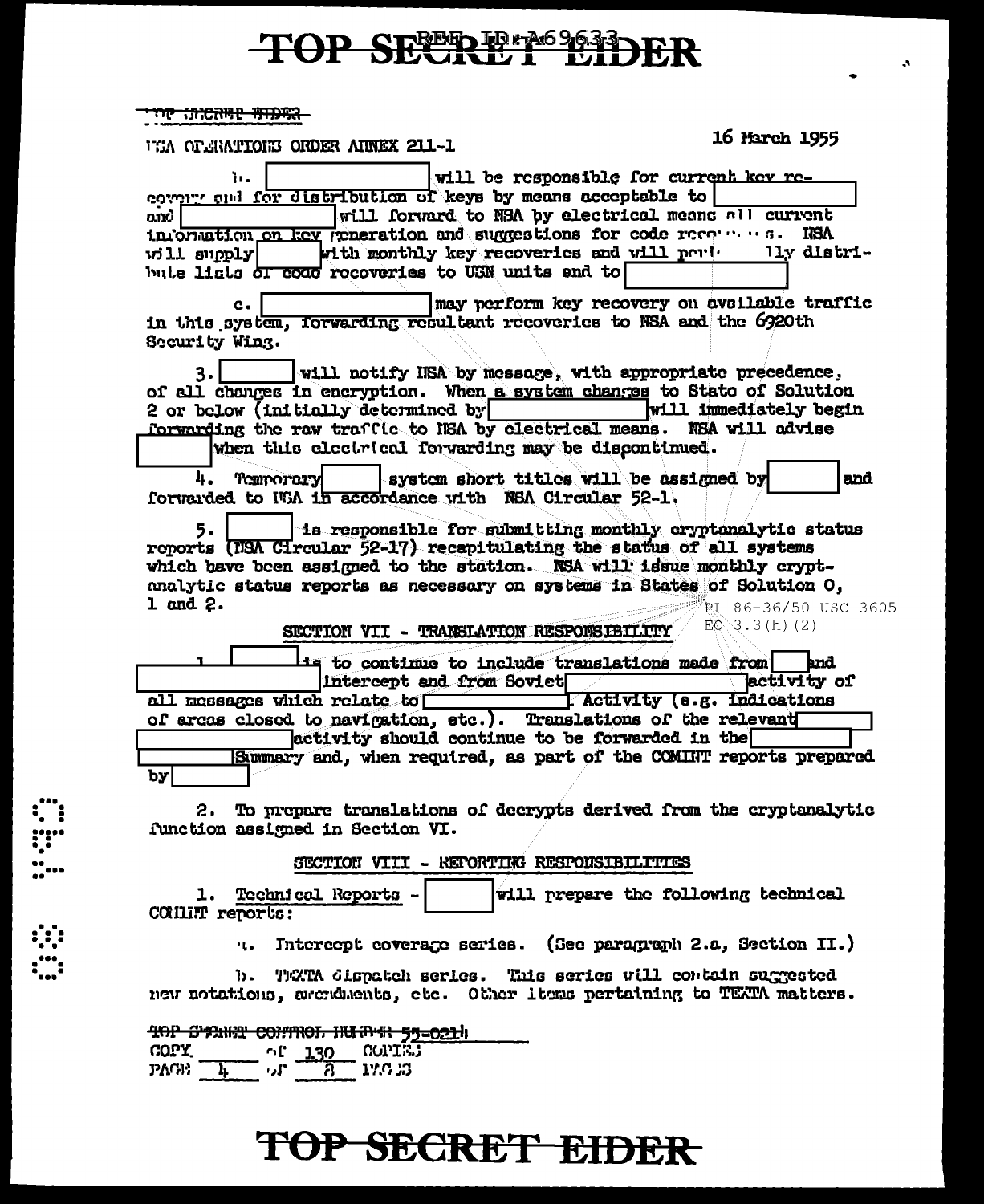## **TOP SECRETAPIES**

TOP SECRET EIELA

USA OPERATIONS OUDER AIRPORT 211-1

16 March 1955

EQ  $3.3(h)(2)$ 

c. Traffic Analysis (T/A) Technical Disenteh Series. This scries will contain the technical data supporting items in the Far East Intelligence Cummary ("MS) or such reports that require docunentation or technical amplification, and other items such as: calllmta tentative callsian,

proposed order of buttle notations: and discussion pertaining to these items as required. Additionally, this scries is to include any specific decrypts required to support controversial items in the  $1E3$ .

d. Cryptanalysis (C/A) Technical Dispatch Series. This series will contain items of a purcly crypturalytical miture: i.e. code recoveries, textual encipherment key recoveries and any discussions of encipherment systems pertaining to the lect or the techniques of textual recovery. PL 86-36/50 USC 3605

e. Weekly Technical Notos.

f. Such additional technical reports as are presently or may be required by NSA Circulars (50-series) or as derived from the normal analysis activities of the station.

2. End-Product Reports will prepare and forward the following cnd-product reports:

a. Daily Far Fast Intelligence Summary (FEIS)

b. Spot Intelligence revorts

Individual trunslations not included in a. and b. above  $c_{\bullet}$ 

d. Unit type studies and unit histories as capabilities permit, and which can be accomplished without detriment to the assigned responsibilities. HSA is to be kept informed of any such projects undertaken, preferably at the time plans are formulated. Any reports prepared are to be forwarded to NSA in draft form for review and publication.

SECTION IX - COURCES OF TECHTICAL SUPPORT

ı. is responsible for the provision of technical support to any subordinate detachment. or to HAVSEXCRUDERS as may be designated, and to those units at which hus been given intercept control

> TOP SECRET CONTROL HULBER 55-0214 **COPIES COPY** of 130  $1.707 -$ 8 PAGES  $\overline{5}$  or  $\overline{5}$

# ...<br>"!!<br>...<u>..</u> ";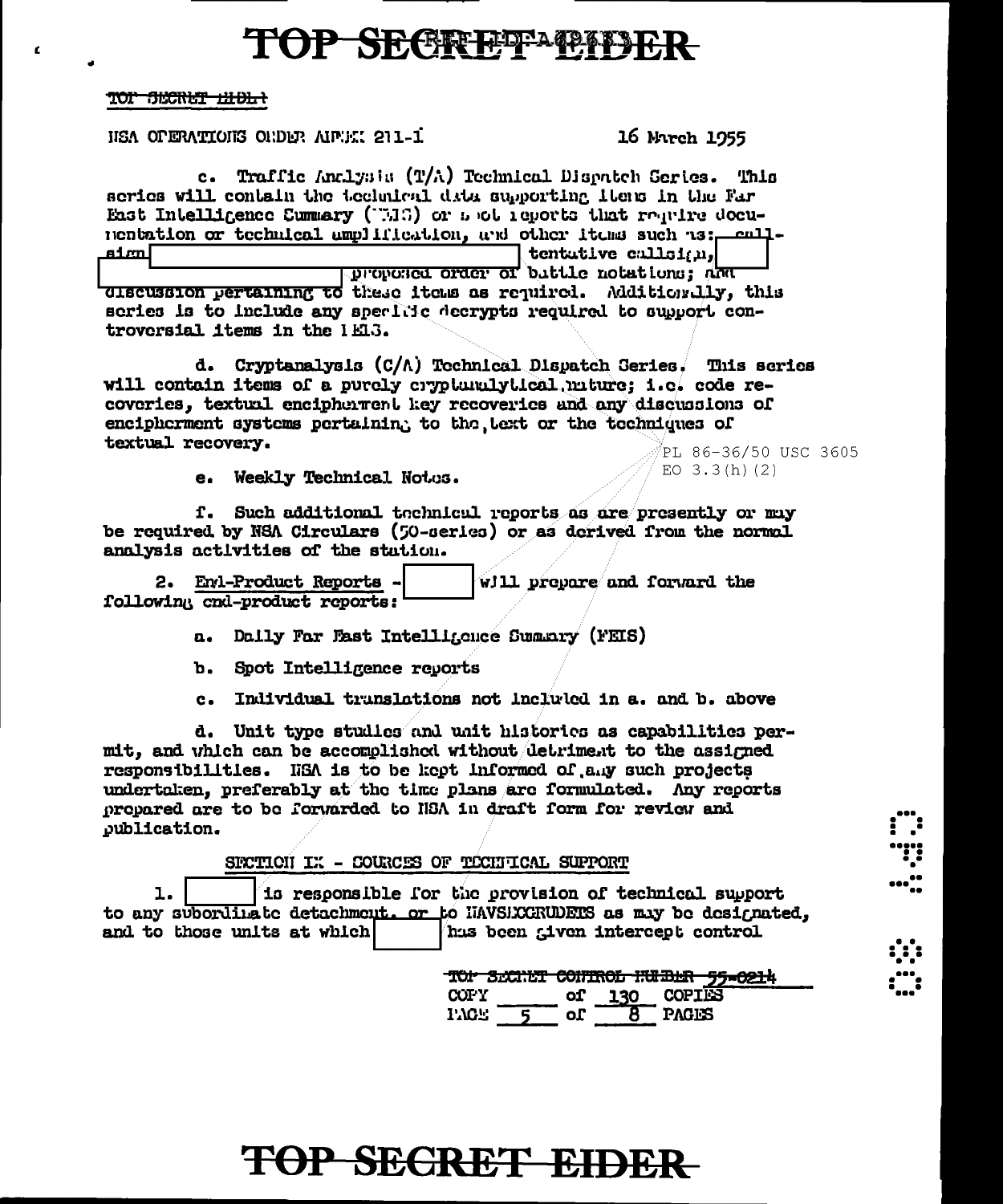### **TOP SECRETA DEPARTMENT**

#### <del>TOP SECNET ELDER</del>

ISA OPERATIONS ORDER ANNEX 211-1

16 March 1955

responsibilities. Technical support on the COMINT Entity to be provided by  $\vert$  will be that which is derived from the tasks assigned in this paper and from collateral material which may be available to and releasable to other U. S. COMINT units. 2. NSA will continue to provide technical support to and both from effort at NSA on the Activity and ITom facilities available to NSA. 3. NSA retains the responsibility for dissemination of official identifications and for order of battle notations. When any "unofficial" dentifications and order of battle notations are used by such entries will be preceded by the word "tentative."

SECTION X - LIAISON

1. No liaison with non-U. S. COMINT units is authorized in connection with the tasks assigned in this paper.

2. Liaison with U. S. CONINT units in the area of iв permissible.

SECTION XI - DISTRIBUTION

PL 86-36/50 USC 3605  $EQ$  3.3(h)(2)

1. Technical Reports

-----<br>---<br>-----<br>----

 $a.$ TEXTA dispatch series to NSA, NSG, and

T/A Technical Dispatch Series to NSA, NSG, and b.  $per$ the Teletype Forwarding Directive. These reports may be forwarded, at the discretion of to other activities authorized to receive the information.

c. C/A Technical Dispatch Series to NSA, NSG, and l per the Teletype Forwarding Directive. These reports may be forwarded, at to other activities authorized to receive the discretion of the information.

d. Weekly technical notes will be forwarded by courier at the close of the reporting period. NSA, NSG, and each require one copy of the weelly technical notes containing only T/A items; two copies if both  $T/A$  and  $C/A$  items are included.

|             |     |            | TOP SECRET CONTROL NUMBER 55-0214 |
|-------------|-----|------------|-----------------------------------|
| COPY        | OI. | <b>130</b> | COPIES                            |
| <b>PAGE</b> | nΓ  |            |                                   |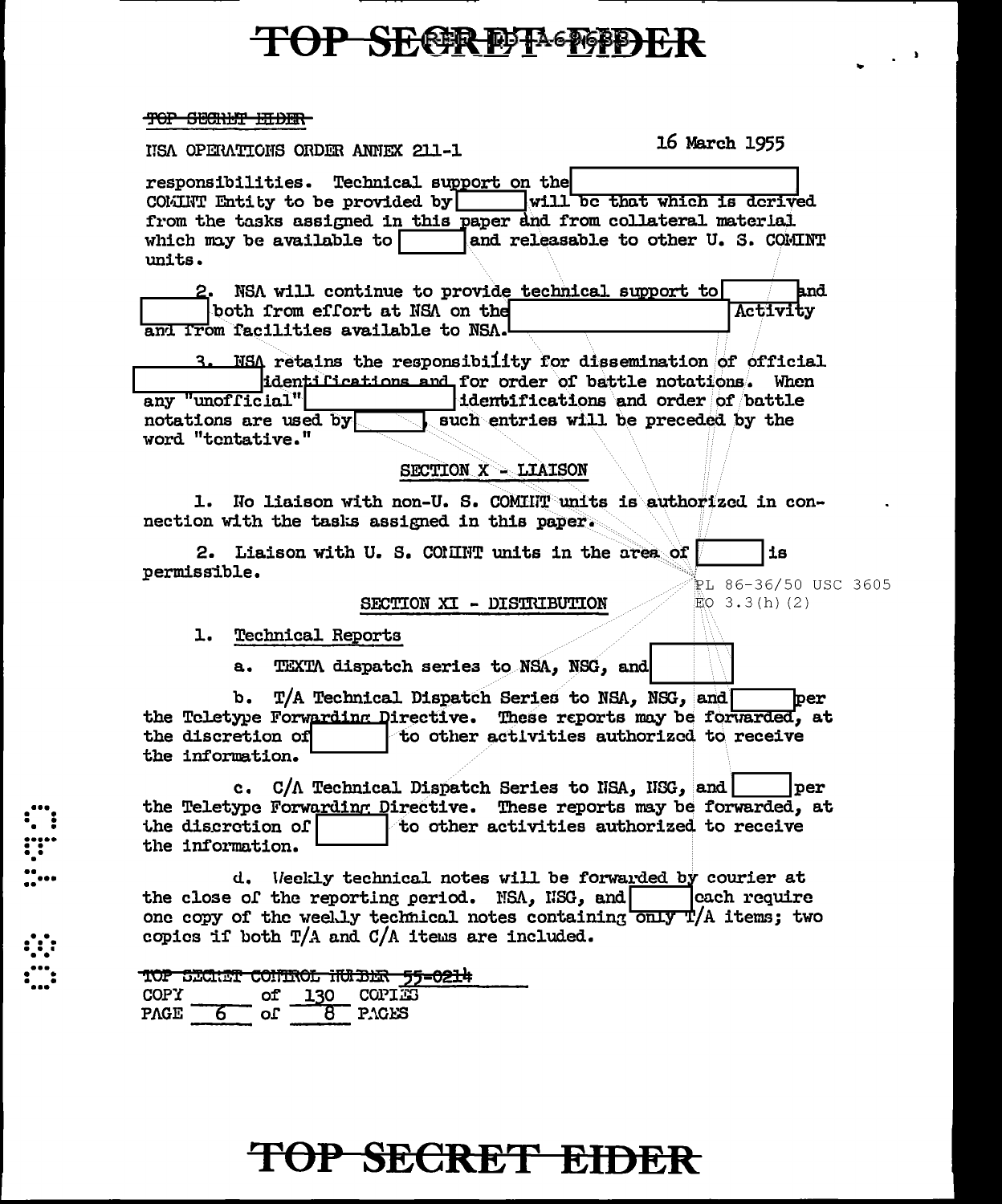# OP SECRET ETROPS

<del>יאטרון יולאטיוס יוליים - 19</del>

LEA OPERATIONS ORDER AITEEN 211-1

16 March 1955

- c. One copy of texts of decrypted a ssages, by courier to IEM.
- Fnd-product Reports  $2.$

The Far Esst Intelligence Summary (FEIS) will be distributed  $a.$ electrically to the following:

- $(1)$ **NSA**
- PL 86-36/50 USC 3605  $(2)$ **CNO** EO  $3.3(h)$  (2)
- $(3)$  CONNAVFE
- $(4)$  CINCPACFLT
- (5) Fleet Commanders, CARDIV Comdrs, and Task Force Comdrs, as designated by CNO to the Director, NSA.
- $(6)$ FEAF
- $(8)$ SSO, IIq, Strategic Air Command (Naval Air portion only)
- $(9)$ SSO,  $\text{Hq}_1/\text{Air}/\text{Defense Command}$  (Naval Air portion only)
- (10) 6920th Security Wing
- $(11)$ ASAFE (pass to SSR FEC for CINCFE, SSR Eighth Army Adv and SSR AFFE/Eighth Army)
- $(12)$  $USII - 469$  (IISA pass
- $(13)$  USN-466 (NSA pass)

b. Spot intelligence reports will be distributed electrically to the following:

- $(1)$ **IISV**
- $(2)$ **CIIO**
- $(3)$ COMMANTE
- $(4)$ **CIIICPACFLT**
- $(5)$ Fleet Comdrs, CARDIV Comdrs, and Task Force Comdrs, as designated by CNO to the Director, NSA.

| <u>TUI DECNET CONTINUL NUMBER</u> | --- |            | 55-0214 |
|-----------------------------------|-----|------------|---------|
| COPY                              | оF  | 130 COPIES |         |
| <b>PAGE</b>                       |     | PAGES      |         |

.....